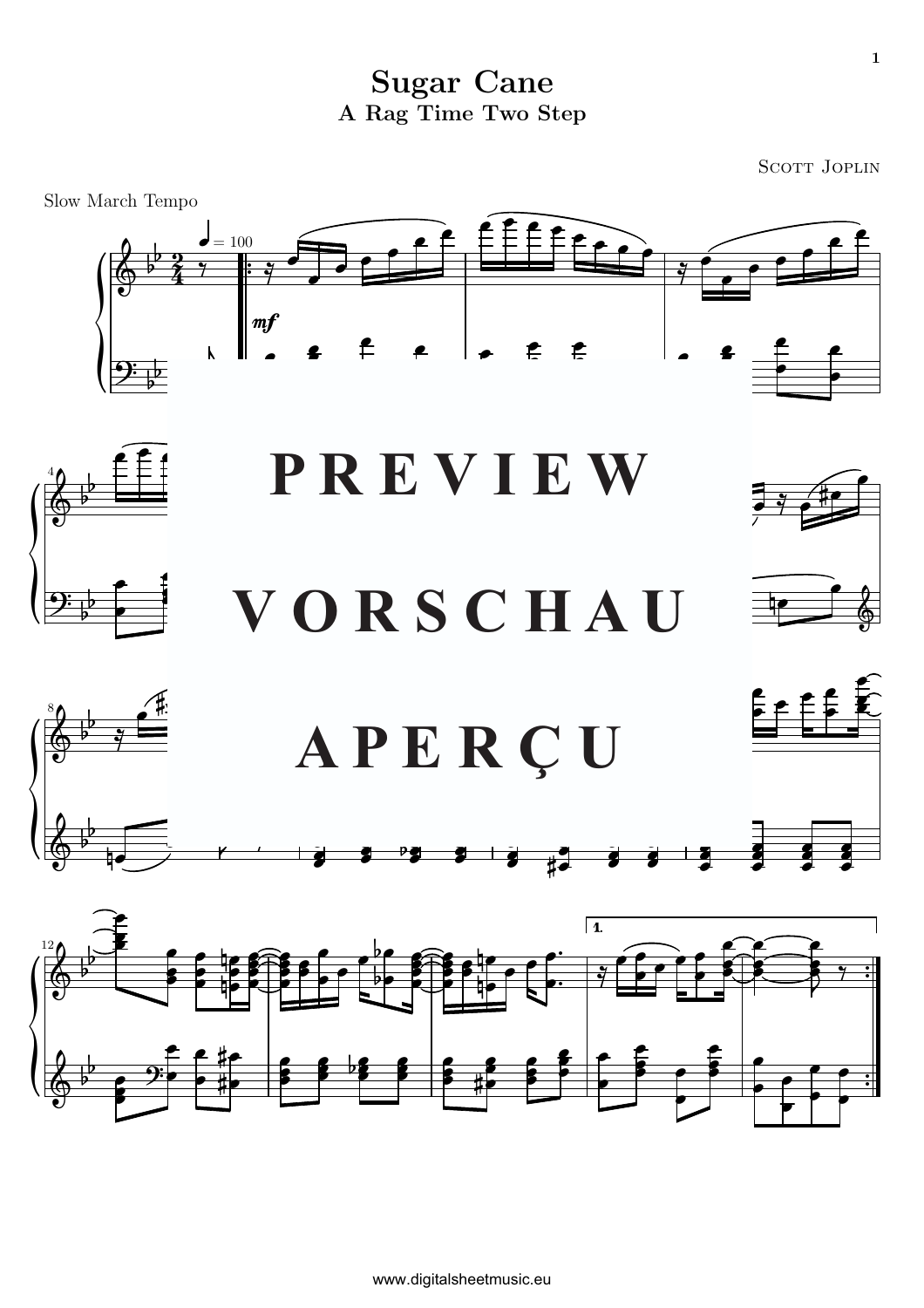





## VORSCHAU APERÇU





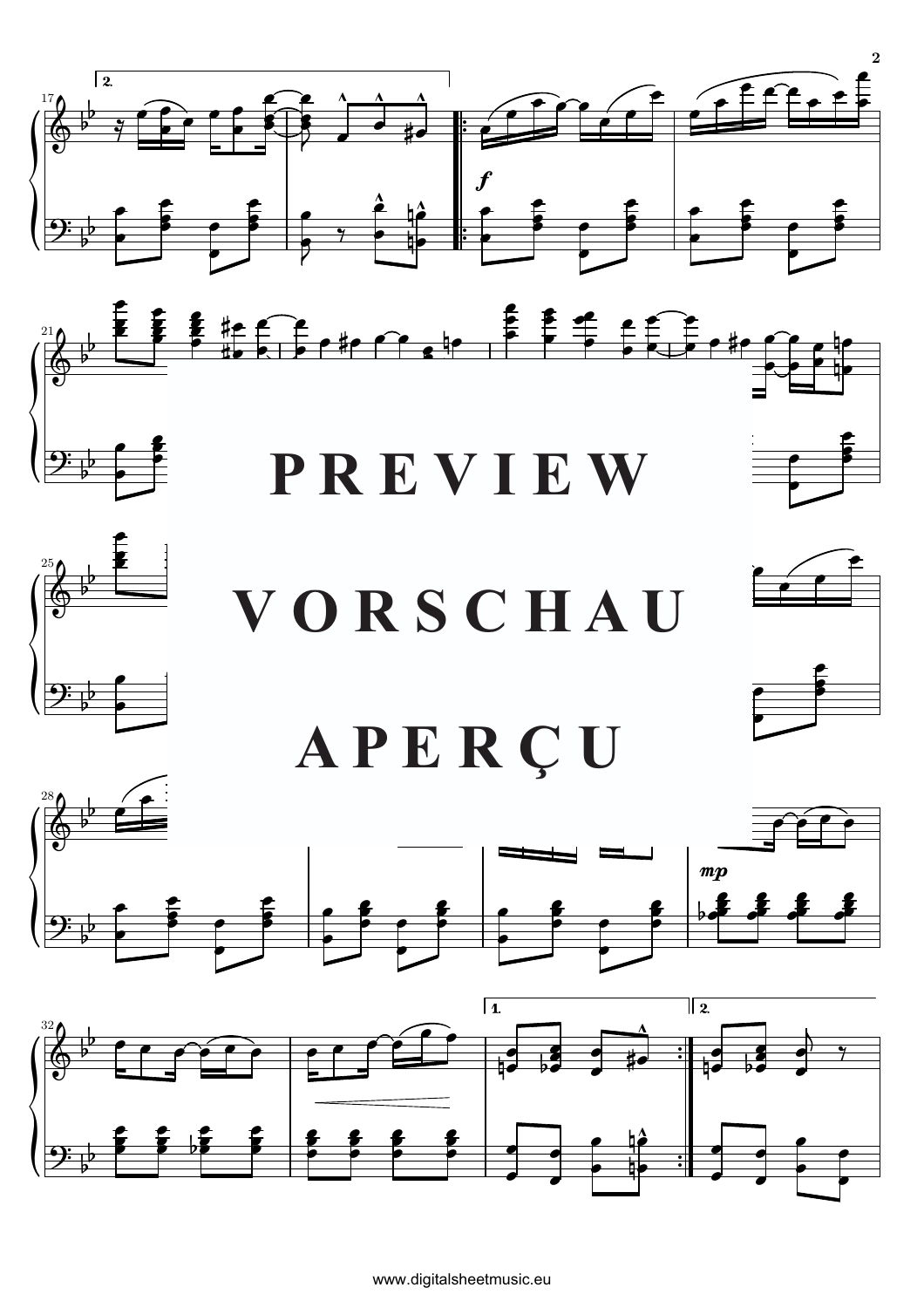





VORSCHAU







www.digitalsheetmusic.eu